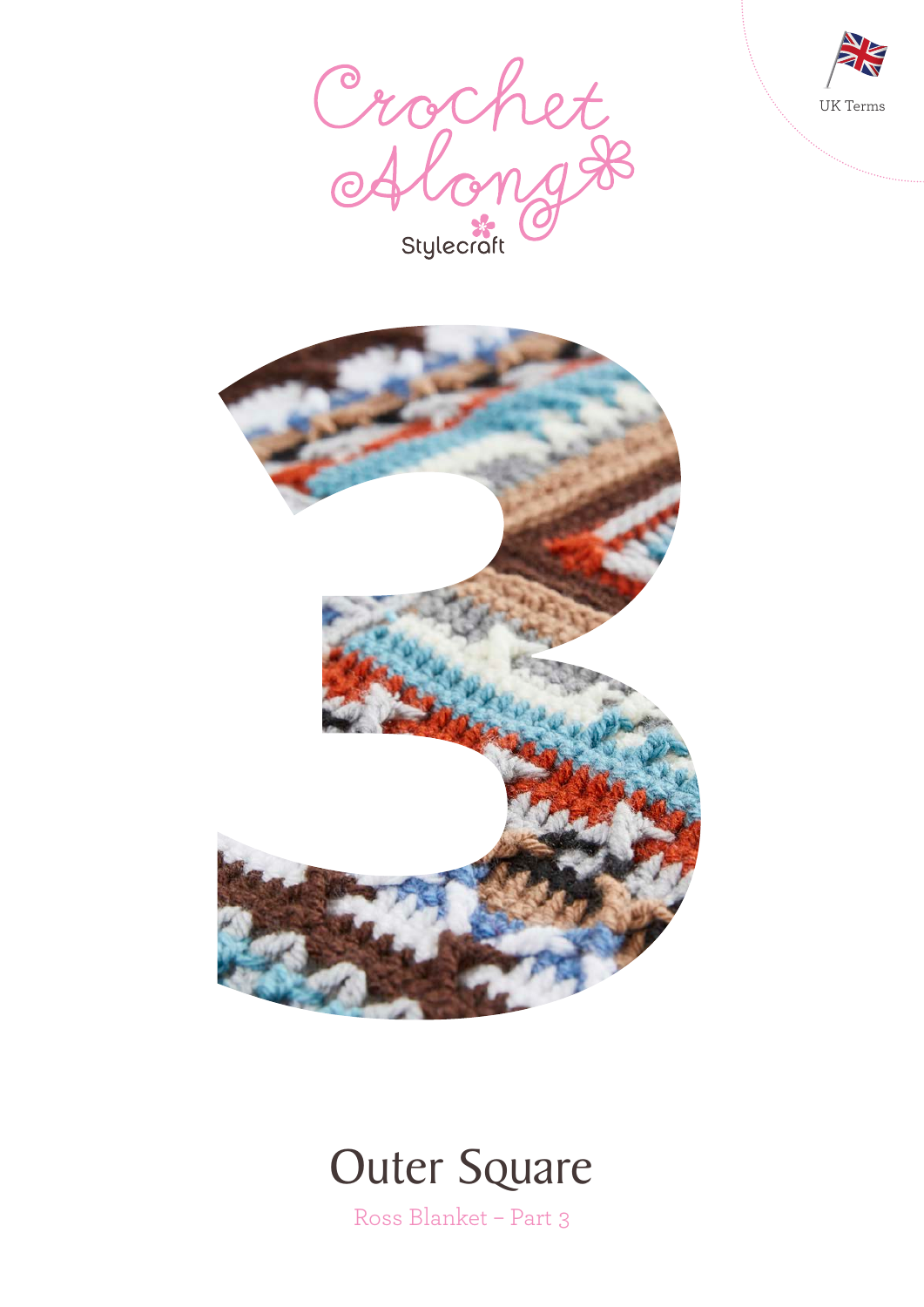Crochet Along #

1

**Part 3 – Outer Square (make 8)**





1302 Denim



1029 Copper

#### **EQUIPMENT**

4.5mm crochet hook Tapestry needle Stitch markers

 $1001$ White

1005 Cream



**Special DK colours used:**

1004 Dark Brown



Mocha



1722 Storm Blue



1203 Silver

Black

### **MEASUREMENT** 20cm 8in square

## **ABBREVIATIONS**

| sl st | slip stitch                        | fptr     | front post treble         |
|-------|------------------------------------|----------|---------------------------|
| ch    | chain                              | fpdtr    | front post double         |
| dc    | double crochet                     |          | treble                    |
| htr   | half treble                        | fptr2tog | work front post           |
| tr    | treble                             |          | treble decrease           |
| dtr   | treble crochet                     |          | across two stitches       |
|       | <b>bphtr</b> back post half treble |          | fpdtr2tog work front post |
|       | <b>bpdtr</b> back post double      |          | double treble             |
|       | treble                             |          | decrease across           |
|       |                                    |          | two stitches              |

#### **NOTES:**

#### **Fastening off and dealing with yarn ends**

In terms of fastening off, Catherine always uses the invisible join technique as she explains in her introduction. Catherine then sews the ends with a needle.

**WARNING – COPYRIGHT** This publication is protected by the law of copyright and may not be reproduced or copied either by photocopying or in any other way. Commercial use of either the patterns or the items made from them is strictly prohibited. All other rights are expressly reserved by Stylecraft.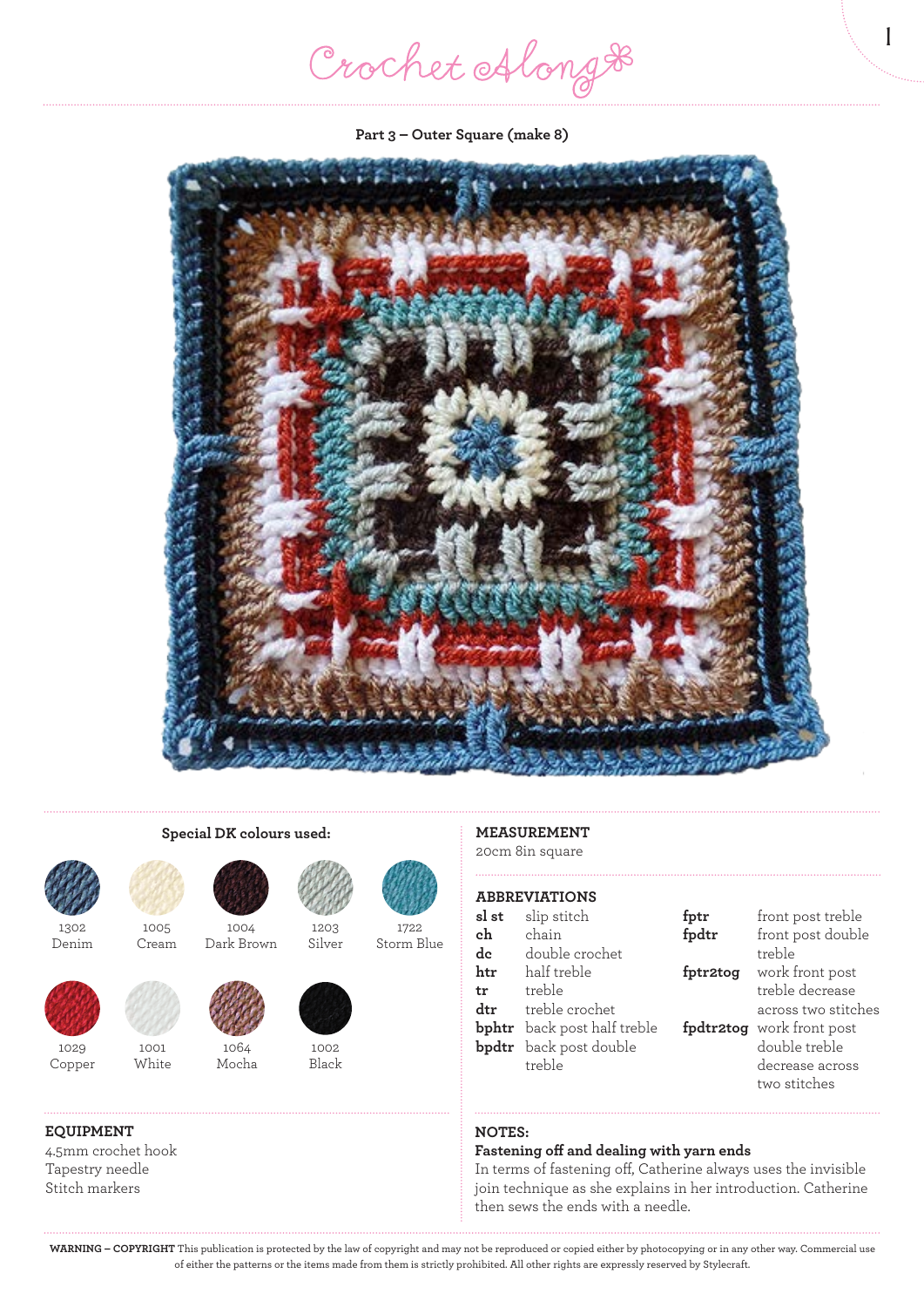Crochet Along #



#### **Part 3 – Outer Square (make 8)**

**Although every effort has been made to ensure that instructions are correct, Stylecraft cannot accept any liabilities. In the unlikely event that there are errors in the patterns we will work as quickly as possible to issue an addenda.**

**Stylecraft cannot accept responsibility for the result of using any other yarn.**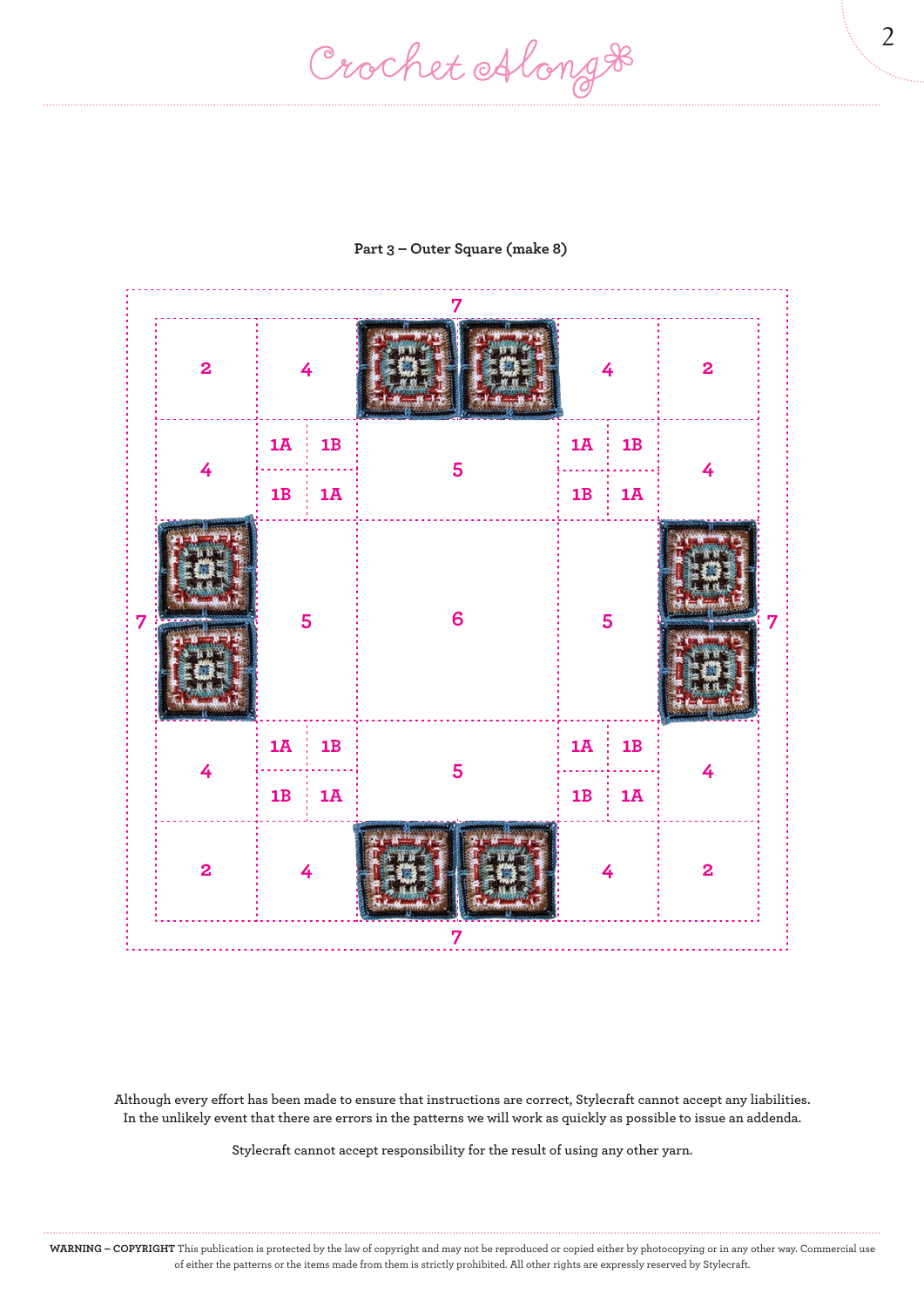Crochet Along &

#### **METHOD**

**Round 1:** With denim, in a magic circle 3ch (counts as one tr), tr, then (3ch, 2tr) three times. 3ch, and join with invisible join to beginning 3ch. Pull the beginning yarn end tight to close the circle. Break off yarn. (8 tr, 4 3ch. 20 stitches in total)

**Round 2:** With cream, begin with standing tr in any 3ch space. (tr, 2ch, 2tr) in same space. \*fptr around next two tr, then (2tr, 2ch, 2tr) in 3ch space\*\*. Repeat from \* to \*\* three times, omitting final (2tr, 2ch, 2tr). Join with invisible join to beginning tr. Break off yarn. (16 tr, 8 fptr, 4 2ch. 32 stitches in total)



**Round 3:** With dark brown, begin with standing tr in any 2ch corner space. (tr, 2ch, 2tr) in same space. \*fptr around next two stitches, tr in next two stitches, then fptr around next two stitches. (2tr, 2ch, 2tr) in corner 2ch space\*\*. Repeat from \* to \*\* three times, omitting final (2tr, 2ch, 2tr). Join with sl st to beginning tr. (24 tr, 16 fptr, 4 2ch. 48 stitches in total)



**Round 4:** 1ch, dc in the same stitch and next stitch. \*(dc, 2ch, dc) in 2ch space, then dc in next 10 stitches\*\*. Repeat from \* to \*\* three times, omitting final two dc. Join with invisible join to beginning dc. Break off yarn. (48 dc, 4 2ch. 56 stitches in total)

**Round 5:** With silver, begin with standing tr in any 2ch corner space. (2ch, tr) in same space. \*bptr in next three stitches. fpdtr around the next two fptr from round three, and miss next two stitches. bptr in next two stitches, then fpdtr around the next two fptr from round three. Miss next two stitches, then bptr in next three stitches. (tr, 2ch, tr) in corner 2ch space\*\*. Repeat from \* to \*\* three times, omitting final (tr, 2ch, tr). Join with invisible join to beginning tr. Break off yarn. (32 bptr, 16 fpdtr, 8 tr, 4 2ch. 64 stitches in total)



**Round 6:** With storm blue, begin with standing tr in any 2ch corner space. (tr, 2ch, 2tr) in same space. \*fptr around next stitch, then tr in next 12 stitches. fptr around next stitch, then (2tr, 2ch, 2tr) in corner 2ch space\*\*. Repeat from \* to \*\* three times, omitting final (2tr, 2ch, 2tr). Join with invisible join to beginning tr. Break off yarn. (64 tr, 8 fptr, 4 2ch. 80 stitches in total)

**Round 7:** With copper, begin with standing dc in any fptr before 2ch corner space. Dc in next stitch. \*fpdtr around fptr after 2ch corner of round six. Miss next stitch, then (dc, 2ch, dc) in 2ch corner space. Fpdtr around fptr before 2ch corner of round six, and miss next stitch. Dc in next three stitches, fptr around next two stitches, then dc in next six stitches. Fptr around next two stitches, then dc in next three stitches\*\*. Repeat from \* to \*\* three times, omitting final two dc. Join with sl st to beginning dc. (56 dc, 8 fpdtr, 16 fptr, 4 2ch. <sup>88</sup> stitches in total)





**Make sure you start in the This is what your corner right stitch. should look like.** 

**Round 8:** 1ch, dc in same stitch and next three stitches. \*in 2ch corner space (dc, 2ch, dc), then dc in next 20 stitches\*\*. Repeat from \* to \*\* three times, omitting final four dc. Join with invisible join to beginning dc. Break off yarn. (88 dc, 4 2ch. 96 stitches in total)